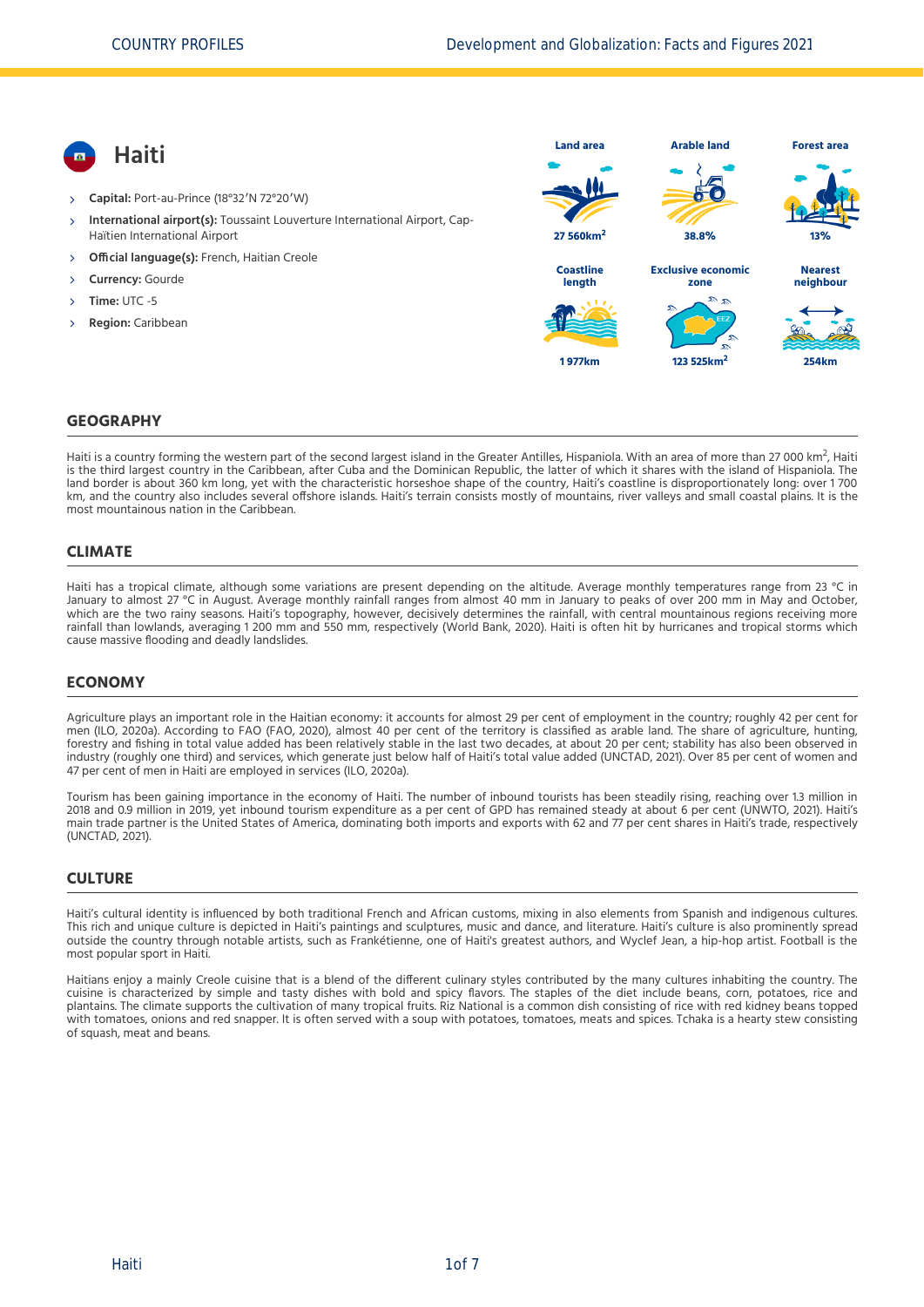**ECONOMIC TRENDS**

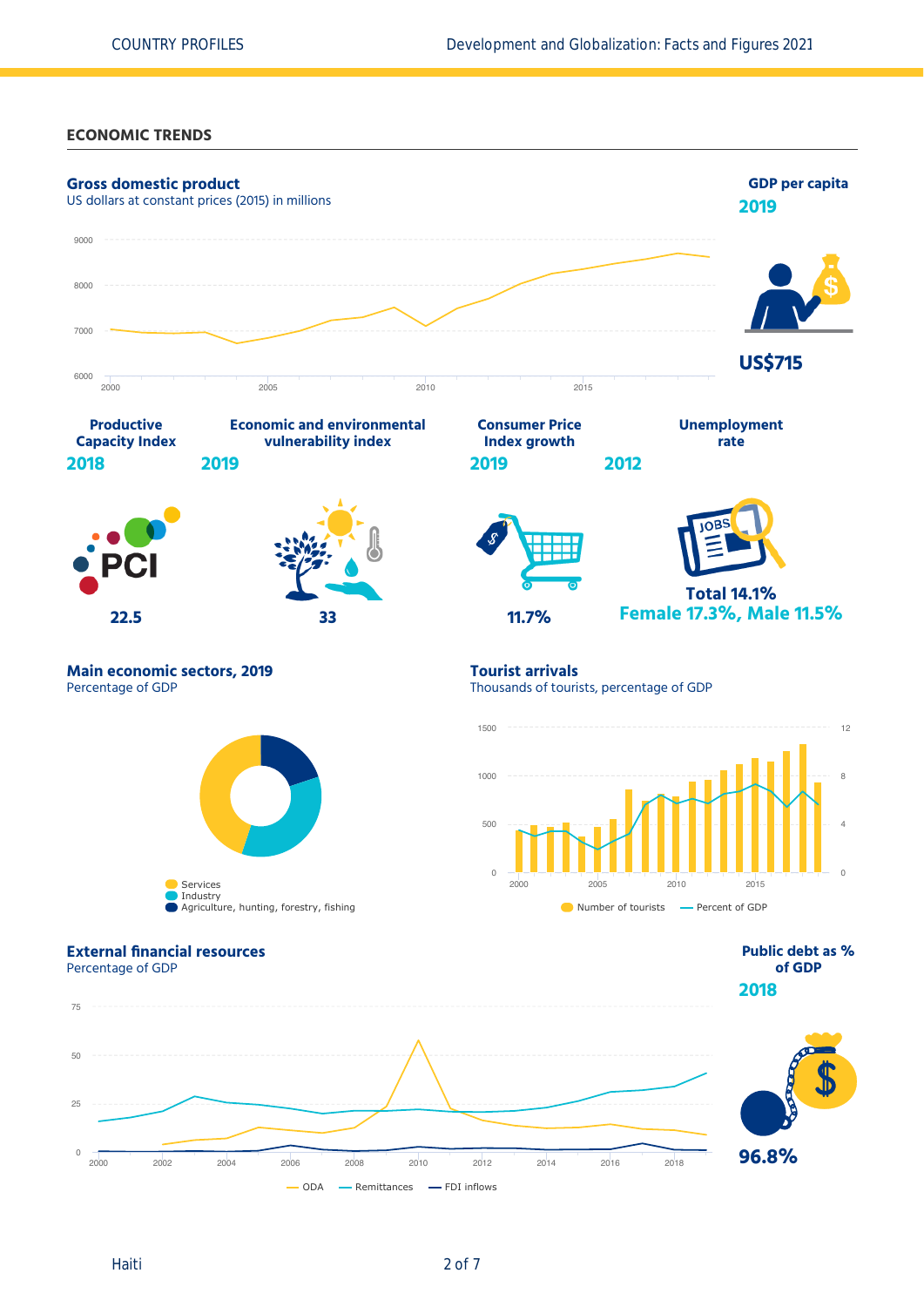# **MARITIME TRANSPORT**

#### **Fleet size** Number of ships

| Ship type            | 2011 | 2019 |
|----------------------|------|------|
| <b>Total fleet</b>   | 1407 | 1407 |
| Oil tankers          | 264  | 266  |
| <b>Bulk carriers</b> | 311  | 333  |
| General cargo        | 161  | 77   |
| Container ships      | 52   | 49   |
| Other types of ships | 619  | 682  |

# **Port performance**

Ranked by 2019 data within SIDS group

| <b>Indicators</b>            | 2019   | <b>SIDS Ranking</b> |
|------------------------------|--------|---------------------|
| Number of port calls         | 977    | 16                  |
| Median time in port (days)   | 1      |                     |
| Average age of vessels       | 17     | 14                  |
| Average size (GT) of vessels | 24 906 | 15                  |



**Container port throuput**

**2019**

**169 967 TEU**

## **Bilateral connectivity index, 2019** Top 5 partners



## **Liner shipping connectivity index** Maximum China Q1 2006=100

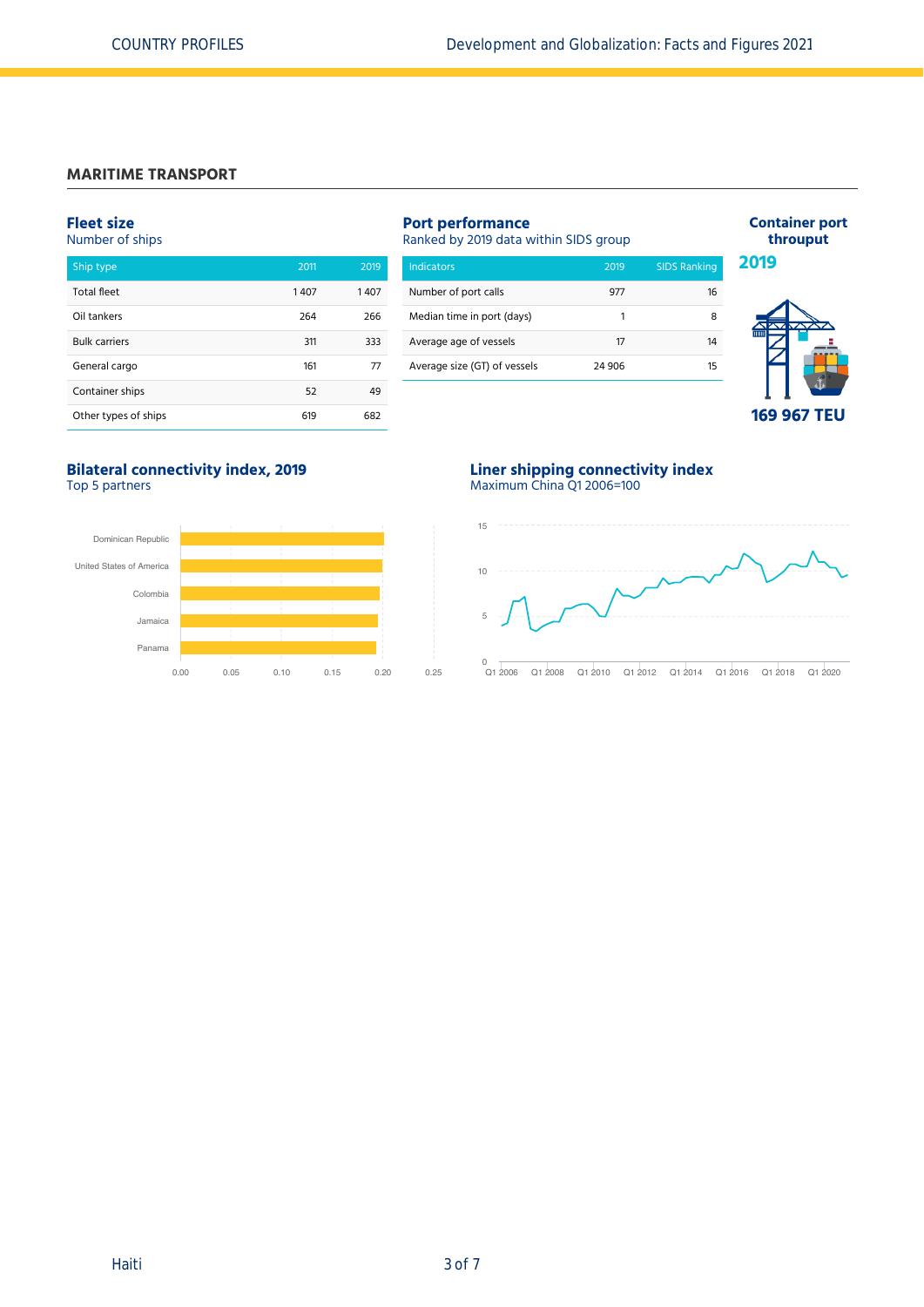## **POPULATION**

## **Total population**

Thousands of people, share of urban population





# **Age structure by gender, 2019**

Percentage of total population

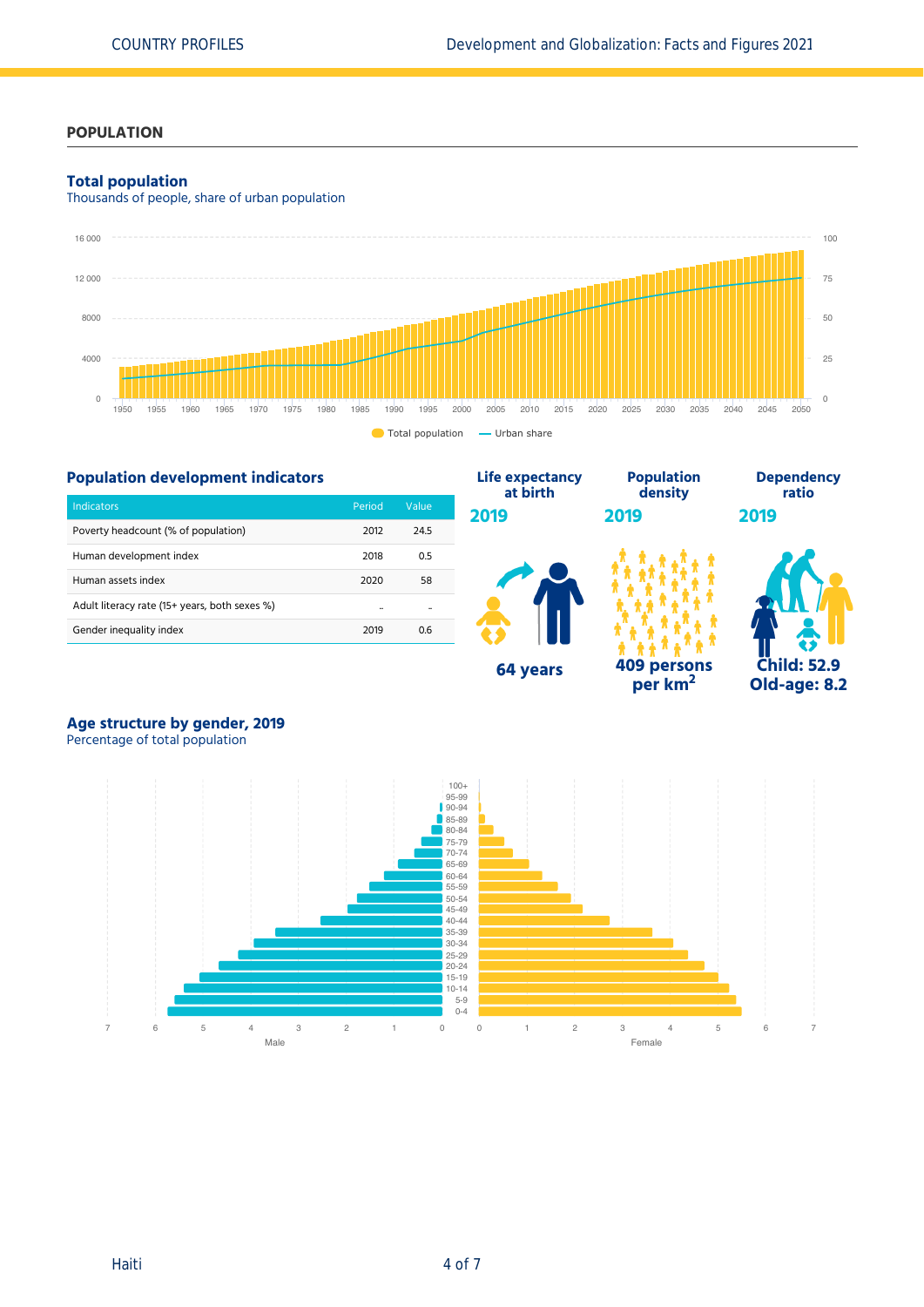# **INTERNATIONAL TRADE**

# **Merchandise and services trade**

US dollars in millions

| <b>Indicators</b>   | 2005 | 2010    | 2015 | 2019   | 2019 (% of GDP) |
|---------------------|------|---------|------|--------|-----------------|
| Merchandise exports | 470  | 579     | 882  | 1200   | 14.9            |
| Merchandise imports | 1454 | 3 1 4 6 | 3683 | 4 5 13 | 56.1            |
| Services exports    | 145  | 453     | 724  | 417    | 5.2             |
| Services imports    | 544  | 1 277   | 1042 | 946    | 11.7            |
|                     |      |         |      |        |                 |



# **Top 5 partners in merchandise trade, 2019**

Exports in millions US dollars



## **Merchandise exports by product group, 2019**



**Services exports by category, 2019**

No data available

Ores, metals, precious stones and non-monetary gold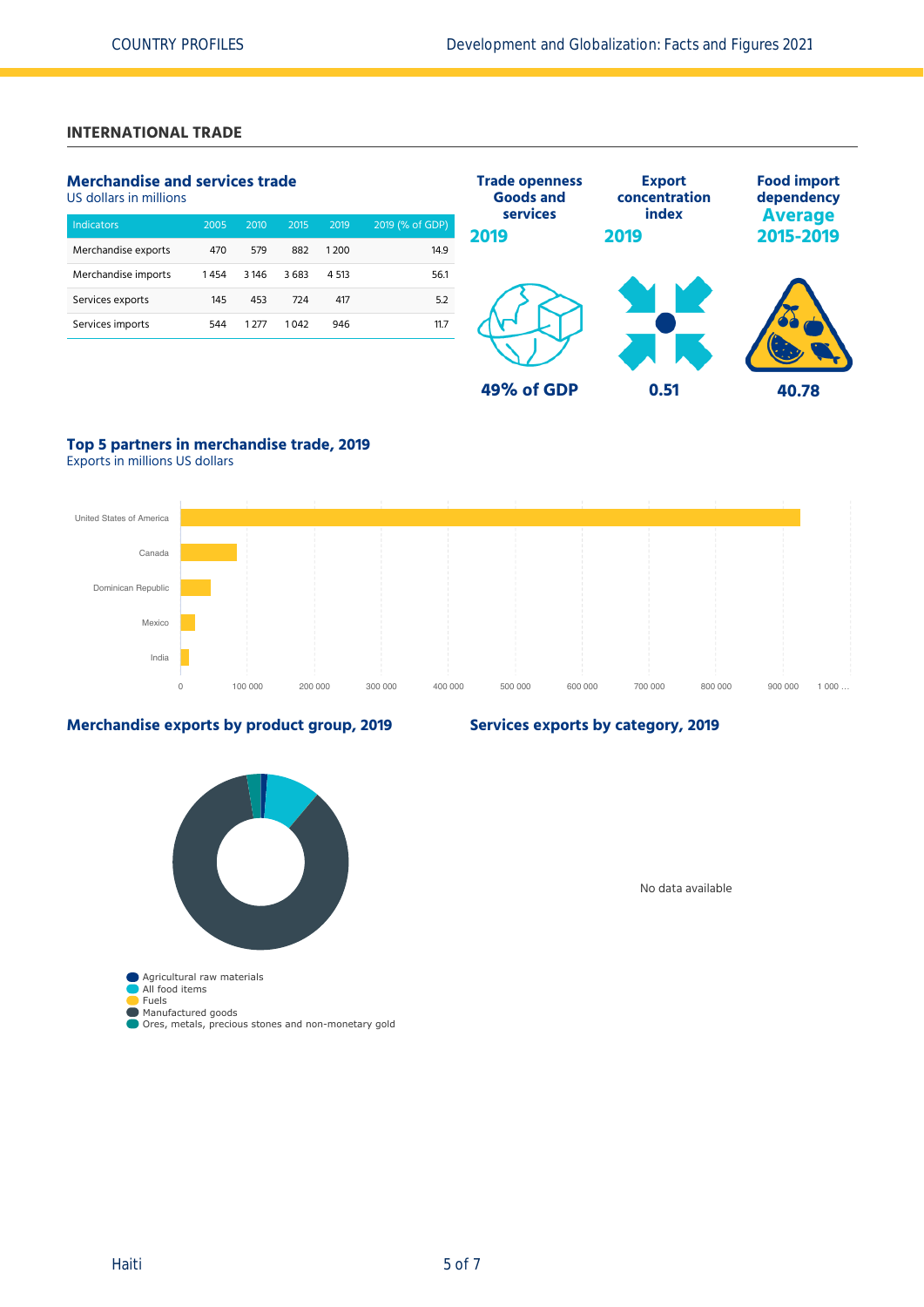# **ENVIRONMENT**



# **INFORMATION AND COMMUNICATIONS TECHNOLOGY**